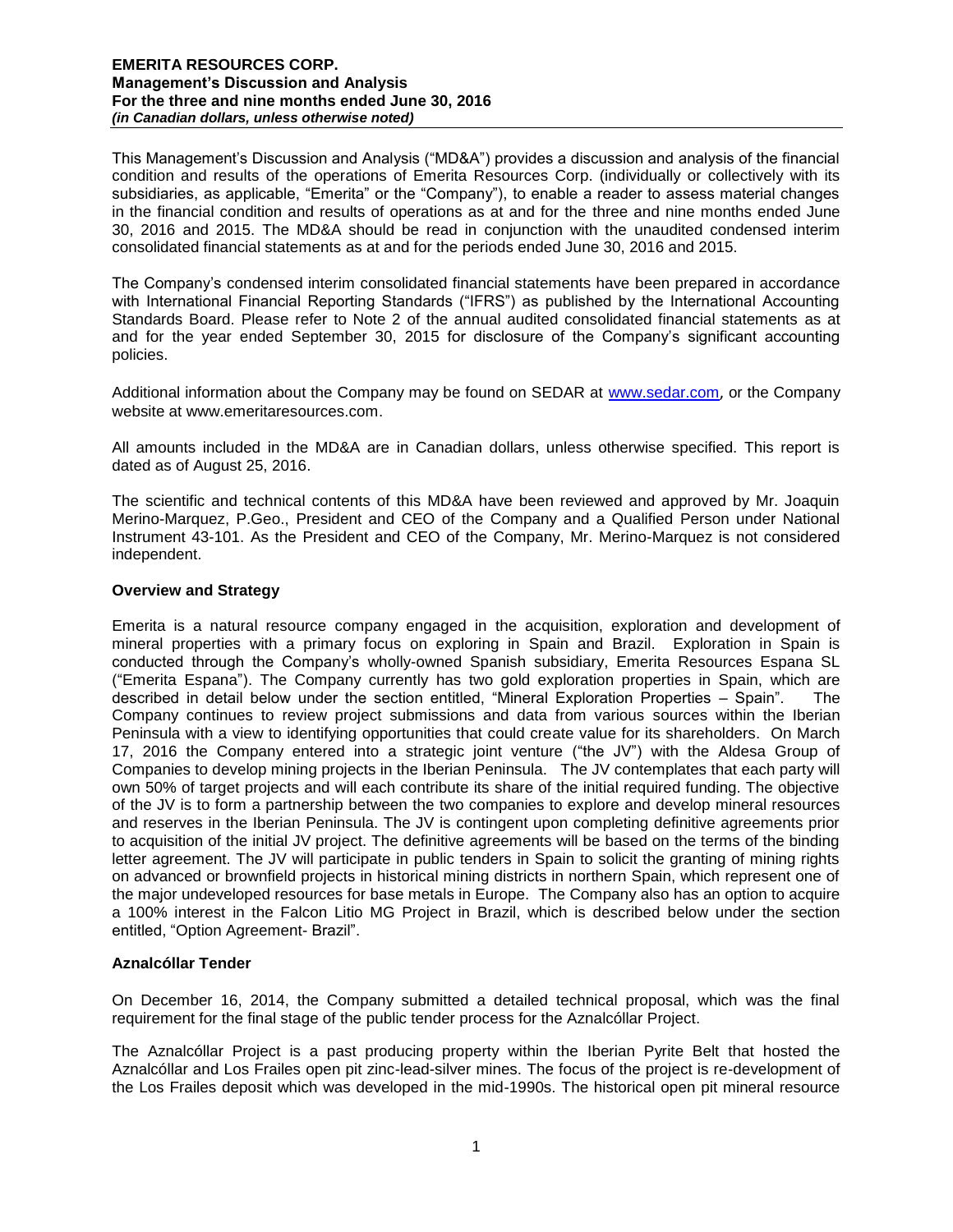as calculated by the previous operator of the mine was estimated to be 71 million tonnes grading 3.86% zinc, 2.18% lead, 0.34% copper and 60 ppm silver.

On February 23, 2015, the panel evaluating the bids for the Aznalcóllar Project on behalf of the Junta of Andalusia recommended that the tender be granted to the Company's competitor in the bidding process. On February 26, 2015, the Head of the Mine Department of the Junta Andalusia confirmed that the tender process had been concluded and formally granted the tender to the Company's competitor.

Given the strength of its proposal, the Company initiated an appeal to the tender process and engaged in discussions with the responsible officials. The Company submitted an appeal on February 27, 2015 which was accepted by a Seville court judge on March 2, 2015.

In November 2015, the Court of Seville issued a resolution to the recent investigation regarding the public tender process to award the mining rights to the Aznalcóllar Project. The judge of the Seville court essentially ruled that although there was not sufficient evidence to prove beyond a doubt the existence of a criminal act, the evidence clearly demonstrated the existence of numerous administrative irregularities that must be resolved by the administrative courts of Seville to ensure that the Aznalcóllar Project is awarded to the rightful bidder as per well-established public tender legislation.

Further to this ruling, Emerita is continuing the legal process in the administrative court against the Aznalcóllar granting resolution as recommended by the Judge. The Company is confident that appealing the Court of Seville's ruling while at the same time filing a claim in the administrative courts is the most effective way to ensure that its rights to a fair and legal process in the granting of the Aznalcóllar Project are ultimately adhered to. The timing of the legal process cannot be determined at this time and whether or not this process will result in the Company ultimately winning the rights to Aznalcóllar Project remains uncertain.

## **Mineral Exploration Properties – Spain**

The Company has interests in two gold exploration properties. The two properties are Las Morras located in the Extremadura region, Spain, and Sierra Alta, located in the Asturias region in northwestern Spain. Each of the properties is comprised of exploration permits that were issued by the Extremadura regulatory authorities and the Asturian regulatory authorities, respectively.

## *Las Morras Property – Description*

The original permit for Las Morras Property is comprised of 230 claims, totaling approximately 7,000 hectares. The permit for Las Morras was granted in 2012 and expired on April 17, 2015 but was renewable for an additional three year term. The Company applied for an additional two year term and received approval of the renewal for a period of two years on August 20, 2015. This property is located in the eastern part of the Badajoz province of Spain. In 2013, the Company applied for five additional permits around the Las Morras Project area in the Extremadura Region. Between November 2014 and January 2015, the Company received the notice from the Extremadura Region authorities that these five additional permits had been granted. The additional permits covered areas of Matillas, La Machuela, El Alandre, Matajarda and Garbayuela. As a result of difficult financing conditions, the Company decided to cancel these additional permits on March 12, 2015.

## *Las Morras Property – Exploration*

The Company carried out a geochemical exploration campaign in November and December 2014, consisting of 731 meters of trenching and a total of 95 samples.

The goal of this program was to attempt to better understand the relationship between phases of quartz veining and gold, and to test geophysical anomalies. Quartz veining of at least two phases can be seen in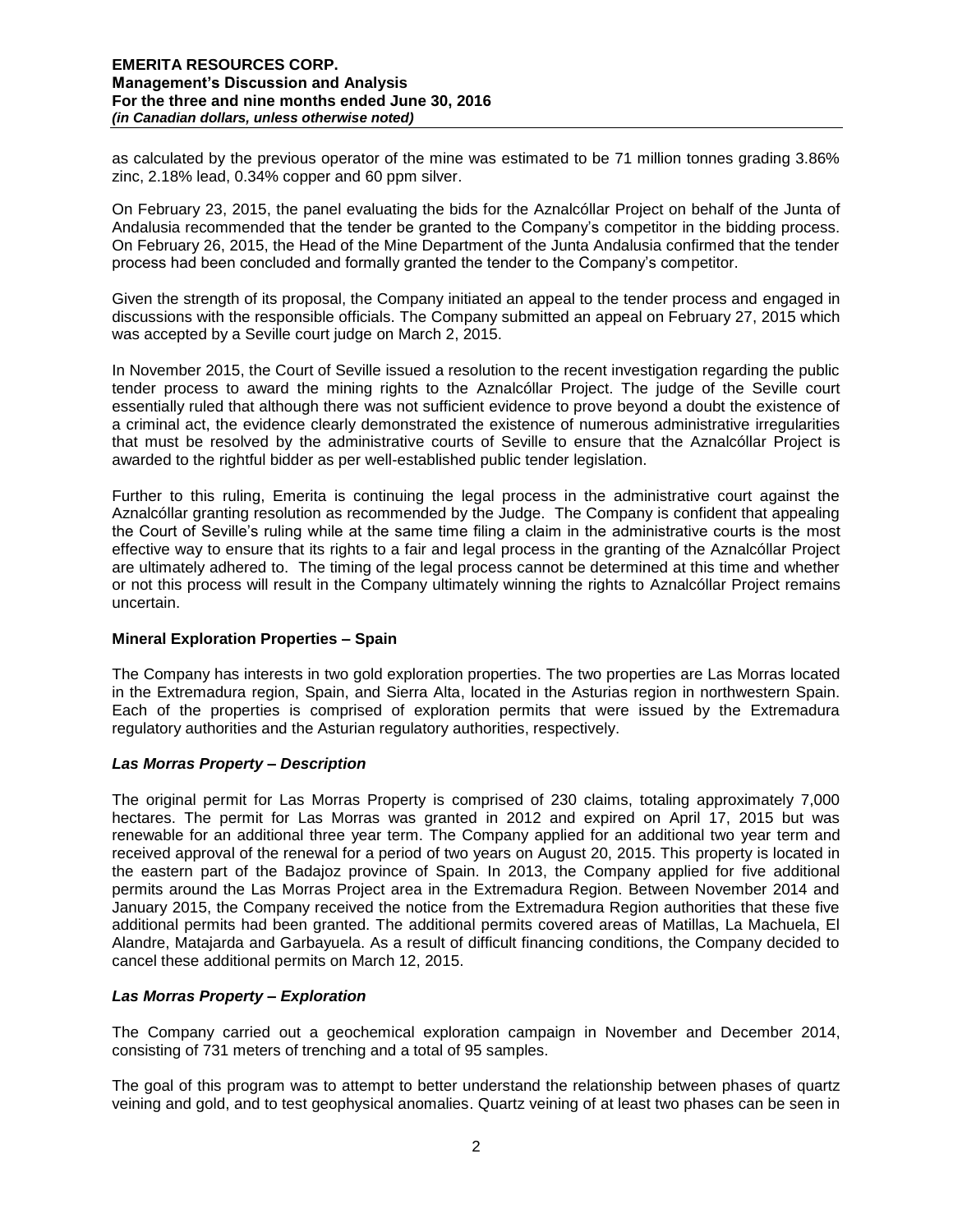these trenches. An early phase of veining trending in a W-E direction, along foliation, could be the first phase of veining. It presents many boudins and is well foliated (augened). The other main trend, that is likely younger, but maybe not the youngest phase of quartz veining is trending to a NE-SW direction (070). These veins can be quite large, but remain weakly deformed compared to the early W-E phase. Both of these phases have well foliated conjugate sets of minor veinlets. There appears to also be a very late set of fracture filling veins that trend in all directions, crossing lithologies with knife edge contacts. These major sets of veins were opened by trenching over a 20m width and 34m long, in a large zone of carbonate alteration with Fe, so intense to make rocks soft as soap. All phases and sets were sampled. The results showed weak gold anomalies that correlated very well with moderate arsenic anomalies.

# *Las Morras Property – Outlook*

Conditional on financing, the Company expects to do a moderate exploration program on its 100% owned Las Morras property. As a result of the previous geochemical and geophysical exploration campaigns, two areas have been prioritized in the Las Morras property, the Central zone, which contains two target areas, and the Northwestern zone, which contains one target area.

## *Peña Encina Property – Description and Outlook*

The Peña Encina Property is comprised of one exploration permit that expired on April 18, 2015. The Company did not apply for a renewal of this property and for this reason has written down the full value of the property as at March 31, 2015.

# *Sierra Alta Property – Description*

The Sierra Alta property is comprised of one exploration permit which consists of 90 mining claims comprising 2,500 hectares in the "Navelgas Gold Belt" in the Asturias region of northwestern Spain. The Company applied for the permit on November, 18 2013 and received notice that the property had been granted on July 8, 2015 through the publication of the granting in the regional gazette. From that date, the concession is valid for a three year term and is renewable for equal and successive periods of three years. The permit will expire in August 2018. This Project is in a comparable geological environment to the El Valle-Boinas and Carles gold mines which operates 35 kilometres to the east of the project. Gold mineralization in the area typically occurs in high grade epithermal veins, skarns, and as intrusive related gold deposits. High grade gold samples in bedrock were identified by the Company during the initial property assessment, with grades of up to 10.65 g/t gold.

The area is characterized by extensive ancient Roman gold mine workings that align for over 10 kilometres along a NNE-SSW striking structure, of which the two largest historical excavations occur within the Company's property boundary.

## *Sierra Alta Property – Exploration*

In July 2016, the Company commenced exploration on the Sierra Alta Project. The initial exploration program consists of detailed geological mapping, bedrock sampling and trenching, where required. The program is designed to identify and evaluate areas with high grade gold mineralization along more than four kilometers of strike length and prioritize the target areas for diamond drilling in a subsequent program. The initial area of focus is characterized by a high density of ancient Roman mining excavations which are distributed along a geological structure that appears to control the distribution of the mineralization.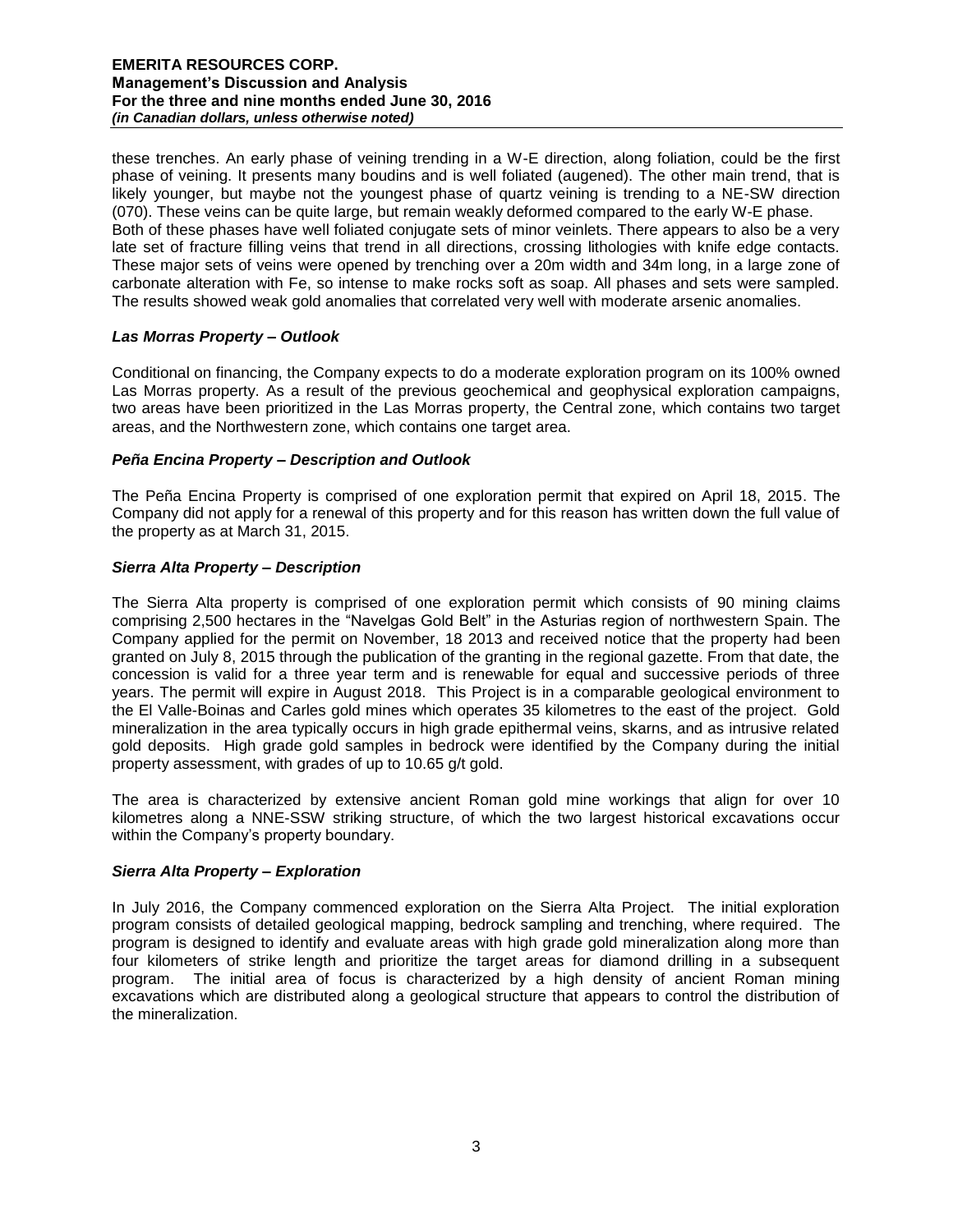There are two main gold geochemical anomalies within the Company's property. The anomaly in the North is approximately 3.0 kilometres long by 300 metres wide, and the one in the South is approximately 1.5 kilometres long by 200 metres wide. The current exploration campaign is focused on the Northern anomaly where there is a high concentration of ancient mining excavations.

# *Sierra Alta Property – Outlook*

Pending the results of the current exploration program, the Company will perform an expanded exploration program in the coming quarters.

## **Option Agreement – Brazil**

In June 2016, the Company entered into a binding letter agreement (the "Agreement") with Falcon Metais Ltda. ("Falcon") pursuant to which Falcon has granted to Emerita an option (the "Option") to acquire a 100% interest in the Falcon Litio MG Project (the "Project") on or before June 13, 2018 (the "Option Expiry Date"). The Project is adjacent to Brazil's only lithium mining operation owned by Companhia Brasileira de Lítio ("CBL") and the northwestern property boundary of the Project is just 500 meters from the CBL mine.

The Project is located in Minas Gerais State, Brazil, and is comprised of one exploration permit and five applications for exploration permits. The applications for exploration permits have been submitted to the Brazilian Mining Agency by Falcon and will be transferred to Emerita when the exploration permits are granted.

Pegmatite dykes similar to the mineralized dykes on the adjacent CBL property have been identified on the Project during the initial field reconnaissance of the area. Systematic mapping and sampling of the Project is ongoing. Mineralization in the area where the Project is located is associated with Neoproterozoic granitic intrusions that have deposited lithium mineralization with minor contents of rare metals such as thallium, niobium and tin mineralization in the apical aureole of these intrusions. Mineralization is hosted by pegmatite dykes with widths varying from 5 to 30 meters and strike in excess of 1 kilometer. The mineralized pegmatite dyke system is structurally-controlled by a framework of NW and NE crosscutting faults and fractures, and locally is characterized by stockwork systems or sets of sub-paralleled sheeted-dykes. The main lithium mineral at the adjacent CBL property is spodumene with minor amounts of petalite.

CBL produces lithium concentrate with a grade of approximately 5% LiO2 that is converted in a chemical plant, also belonging to CBL, into lithium-hydroxide and lithium-carbonate.

In order to acquire the Option, Emerita issued 500,000 common shares to Falcon, at a price per share of \$0.155. In order to keep the Option in good standing prior to its expiry, Emerita is required to issue an additional 500,000 common shares to Falcon on or before June 13, 2017. In order to exercise the Option and acquire the Project, Emerita must issue a third tranche of 500,000 common shares to Falcon on or before the Option Expiry Date. All issuances of common shares of Emerita are subject to a statutory hold period and to approval by the Exchange.

If Emerita exercises the Option and acquires the Project, Falcon will retain a transferable 2% net smelter royalty on all commercial sales from the Project.

In addition, if a "mineral resource", as defined in National Instrument 43-101 ("NI 43-101"), of at least 20 million tonnes with a grade of at least 1.3% LiO2 is delineated at the Project, Emerita shall either, (i) pay CAD\$5 million in cash to Falcon or, in its sole discretion, (ii) issue CAD\$5 million worth (to be determined on a reasonable volume weighted average price basis) of common shares to Falcon (the "Resource Consideration").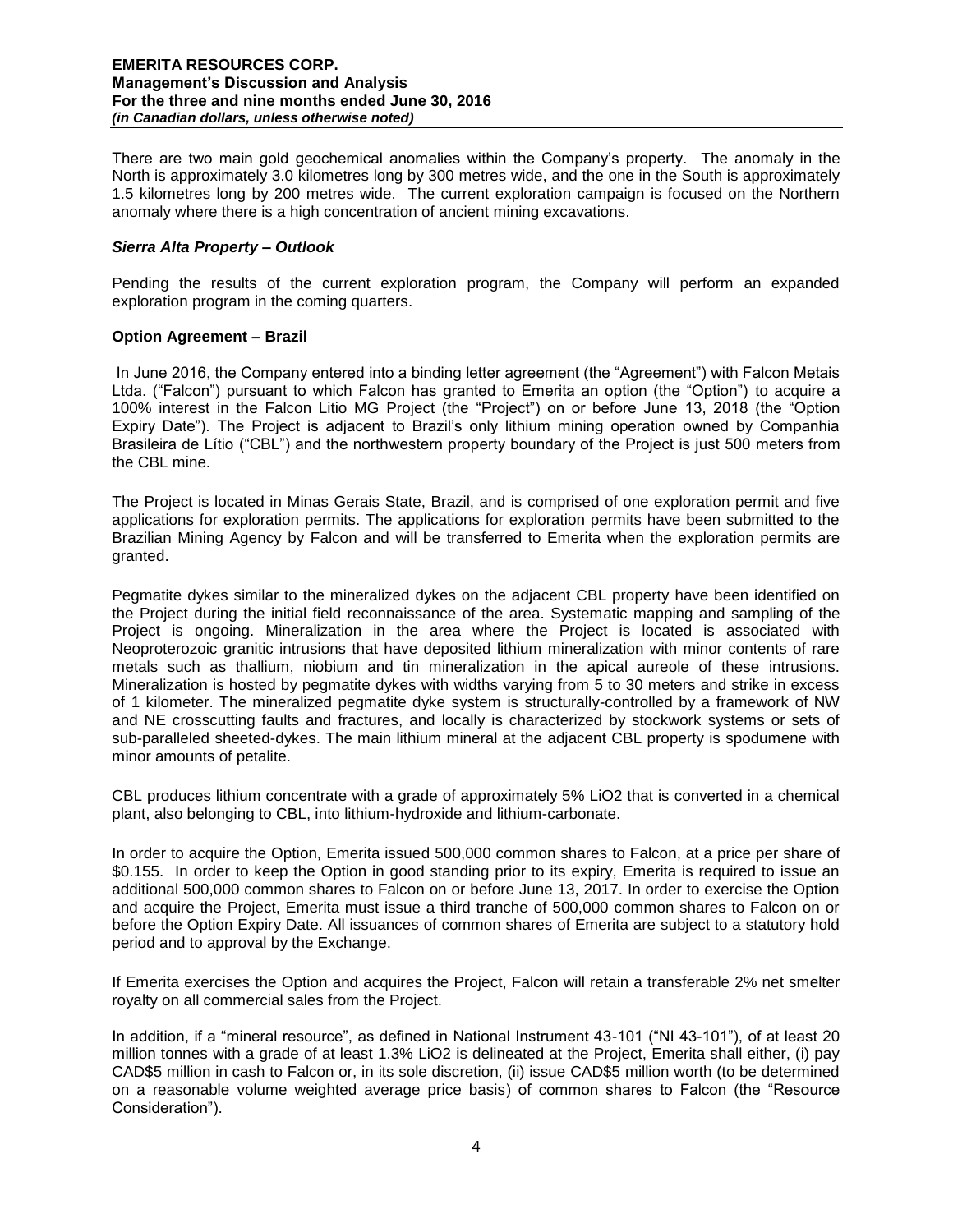The Resource Consideration shall only be paid by Emerita if (i) the mineral resource is verified by a "qualified person", as such term is defined in NI 43-101, who is independent of Emerita and Falcon, and (ii) at least 50% of the mineral resource is categorized as an "indicated mineral resource" or "measured mineral resource", as defined in NI 43-101.

Pursuant to the Agreement, Falcon will hold the Project in trust for Emerita until Emerita exercises the Option and the Project is assigned and transferred to Emerita. If Emerita does not exercise the Option by the Option Expiry Date, Falcon will retain the Project.

## **Liquidity and Capital Resources**

As at June 30, 2016, the Company had a working capital deficit of \$674,469 (September 30, 2015 – working capital deficit of \$979,541), which included a cash balance of \$519,743 (September 30, 2015 - \$50,477), amounts receivable of \$112,372 (September 30, 2015 - \$102,012), and prepaid expenses of \$7,616 (September 30, 2015 - \$5,599), offset by accounts payable and accrued liabilities of \$1,314,200 (September 30, 2015 - \$1,137,629).

On April 27, 2015, the Company completed a non-brokered private placement financing by issuing 11,000,000 common shares at a price of \$0.05 per common share for gross proceeds of \$550,000. Each unit is comprised of one common share in the capital of the Company and one common share purchase warrant. Each warrant entitles the holder thereof to purchase one common share at an exercise price of \$0.10 for a period of 24 months following April 27, 2015. During the three months ended June 30, 2016, 680,000 of these warrants were exercised.

On December 24, 2015, the Company completed a non-brokered private placement financing comprising of 4,250,000 units at a purchase price of \$0.05 per unit for gross proceeds of \$212,500. The primary use of proceeds was to pay overdue current liabilities and further reduce the Company's working capital deficit. Each unit is comprised of one common share in the capital of the Company and one common share purchase warrant. Each warrant entitles the holder thereof to purchase one common share at an exercise price of \$0.10 for a period of 24 months following December 24, 2015.

On May 24, 2016, the Company completed a non-brokered private placement financing comprising of 19,080,000 units at a purchase price of \$0.05 per unit for gross proceeds of \$954,000. These proceeds will be used to improve the Company's working capital position. Each unit is comprised of one common share in the capital of the Company and one common share purchase warrant. Each warrant entitles the holder thereof to purchase one common share at an exercise price of \$0.10 for a period of 24 months following May 24, 2016.

## **Results of Operations**

During the three and nine months ended June 30, 2016, the Company recorded a loss of \$382,153 and \$795,274, or \$0.01 and \$0.01 per share, respectively, compared with a loss of \$255,413 and \$2,066,012, or \$0.00 and \$0.03 per share, during the comparable three and nine months ended June 30, 2015.

Expenses incurred during the three and nine months ended June 30, 2016 included \$165,316 and \$351,751 in consulting and management fees; \$31,700 and \$49,074 in shareholders communications and filing fees; \$9,731 and \$27,874 in travel expense, largely related to travel to the Company's properties in Spain; \$4,796 and \$11,329 in office expenses for office administration services; \$4,112 and \$17,311 in professional fees; and \$15,000 and \$21,000 in share-based compensation expense. During the three and nine months ended June 30, 2016, project evaluation expenses of \$157,286 and \$485,083 were incurred relating to the evaluation of possible mineral properties within Spain. These project evaluation expenses primarily included fees for numerous professionals who were involved in the preparation of the Aznalcóllar tender document submitted to the Government of Andalucia.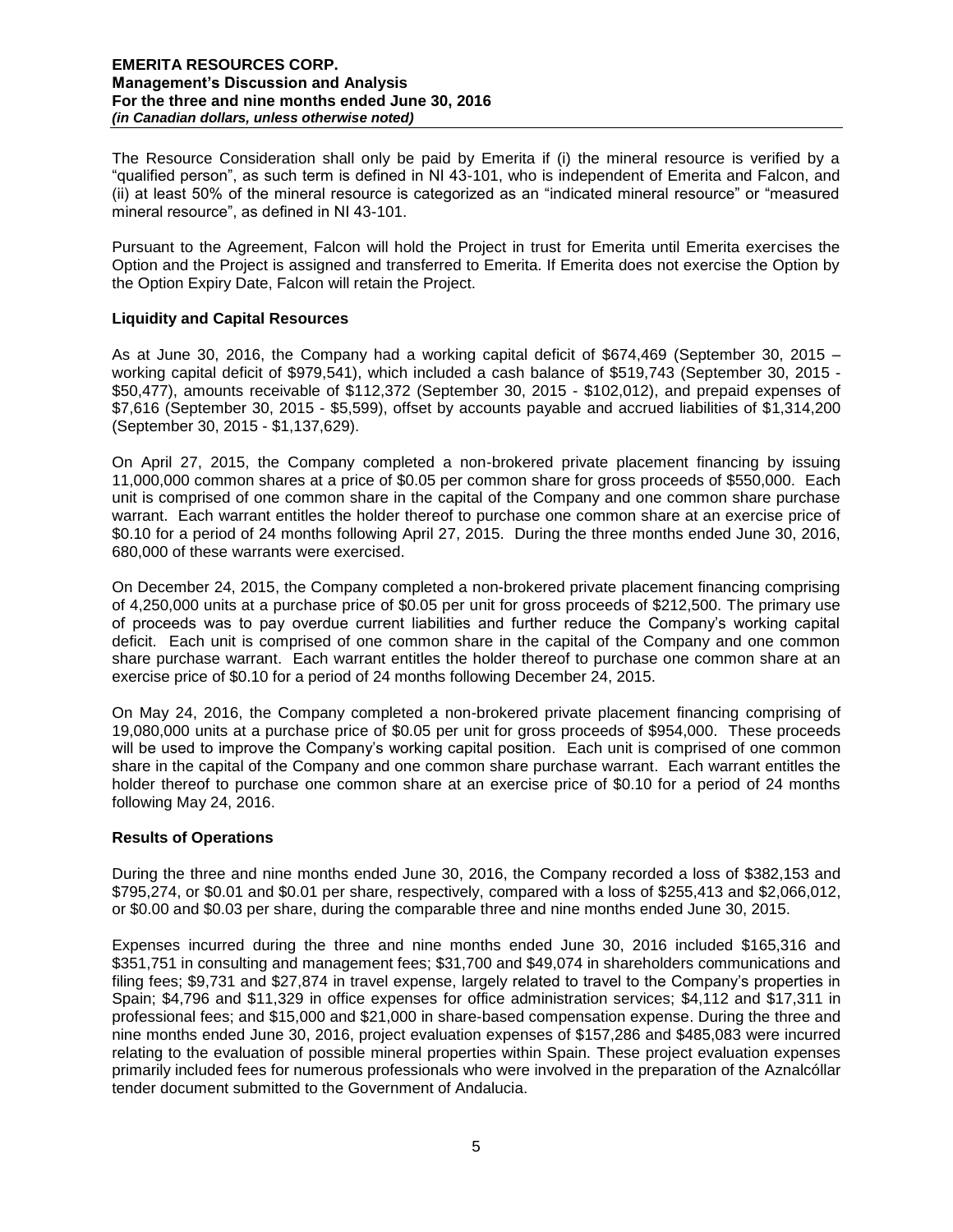Expenses incurred during the three and nine months ended June 30, 2015 included \$92,592 and \$362,697 in consulting and management fees; \$6,004 and \$45,718 in shareholders communications and filing fees; \$12,114 and \$59,211 in travel expense, largely related to travel to the Company's properties in Spain; \$20,132 and \$61,819 in office expenses for office administration services; \$12,500 and \$35,886 in professional fees related to the preparation and audit of the Company's financial statements; and project evaluation expenses of \$98,814 and \$1,452,805 relating to the evaluation of mineral properties in Spain.

## **Cash flows**

#### *Nine months ended June 30, 2016*

During the nine months ended June 30, 2016, the Company used cash of \$627,944 on operating activities. Cash used in operating activities consisted primarily of new project evaluation expenses incurred on the Company's properties in Spain, and corporate general and administrative expenses.

During the nine months ended June 30, 2016, investing activities used \$169,841 which related to office equipment and general overhead for exploration and evaluation expenditures on the Company's properties in Spain, including new project evaluation.

During the nine months ended June 30, 2016, financing activities generated \$1,264,187, consisting primarily of the net proceeds from two separate private placements which closed on December 24, 2015 and May 20, 2016 respectively.

#### *Nine months ended June 30, 2015*

During the nine months ended June 30, 2015, the Company used cash of \$1,232,110 on operating activities. Cash used in operating activities consisted mainly of new project evaluation expenses incurred on the Company's properties in Spain, and corporate general and administrative expenses.

During the nine months ended June 30, 2015, investing activities used \$116,472 which related to office equipment and general overhead for exploration and evaluation expenditures on the Company's properties in Spain.

During the nine months ended June 30, 2015, financing activities generated \$444,870 from the net proceeds from the private placement which closed on April 24, 2015.

#### **Off-Balance Sheet Items**

As at June 30, 2016, the Company did not have any off-balance sheet items.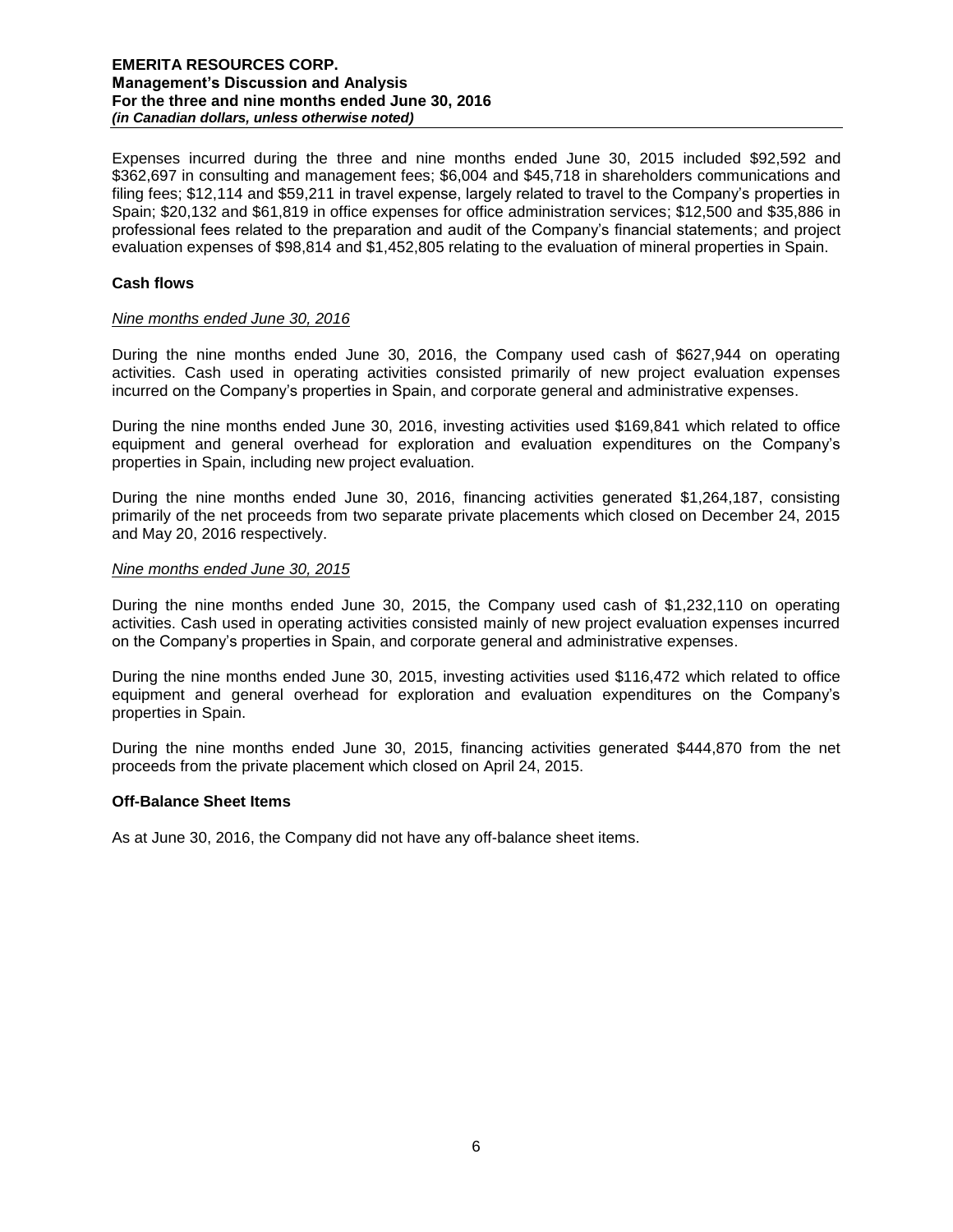## **Select Quarterly Information**

Select quarterly financial information for the most recent eight quarters is presented in the table below:

|                    |             | Operating |             |                |                     |
|--------------------|-------------|-----------|-------------|----------------|---------------------|
| Period             | Revenue (1) | costs     | Loss        | Loss per share | <b>Total assets</b> |
|                    |             |           |             |                |                     |
| Q3- June 2016      |             | 387,941   | (382, 153)  | (0.01)         | 1,848,105           |
| Q2- March 2016     |             | 400,244   | (395, 564)  | (0.01)         | 1,251,012           |
| Q1- December 2015  |             | 175,237   | (17, 157)   | (0.00)         | 1,489,367           |
| Q4- September 2015 |             | 202,450   | (207, 692)  | (0.00)         | 1,196,621           |
| Q3- June 2015      |             | 242,156   | (255, 413)  | (0.00)         | 1,225,957           |
| Q2- March 2015     |             | 747,782   | (750, 548)  | (0.02)         | 979,263             |
| Q1- December 2014  |             | 1,058,198 | (1,060,051) | (0.02)         | 1,640,243           |
| Q4- September 2014 |             | 487.450   | (584,808)   | (0.01)         | 2,238,699           |

Explanatory Notes:

1) The Company has no sales revenues.

## **Outstanding Share Data**

As at June 30, 2016, the Company had 83,597,829 common shares, 33,650,000 warrants and 960,000 stock options outstanding. 3,000,000 stock options expired on January 10, 2016. 680,000 warrants were exercised in the third quarter of 2016.

#### **Financial Instruments**

Financial instruments recorded at fair value on the statement of financial position are classified using a fair value hierarchy that reflects the significance of the inputs used in making the measurements. The fair value hierarchy has the following levels:

- a) Level 1 Unadjusted quoted prices in active markets for identical assets or liabilities;
- b) Level 2 Inputs other than quoted prices that are observable for assets or liabilities, either directly or indirectly; and
- c) Level 3 Inputs for assets and liabilities that are not based on observable market data.

The fair value hierarchy requires the use of observable market inputs whenever such inputs exist. A financial instrument is classified to the lowest level of the hierarchy for which a significant input has been considered in measuring fair value.

The Company's financial instruments include cash, and accounts payable and accrued liabilities. The carrying values of these financial instruments reported in the statement of financial position approximate their respective fair values due to the relatively short-term nature of these instruments.

As at June 30, 2016, the Company had no instruments to classify in the fair value hierarchy.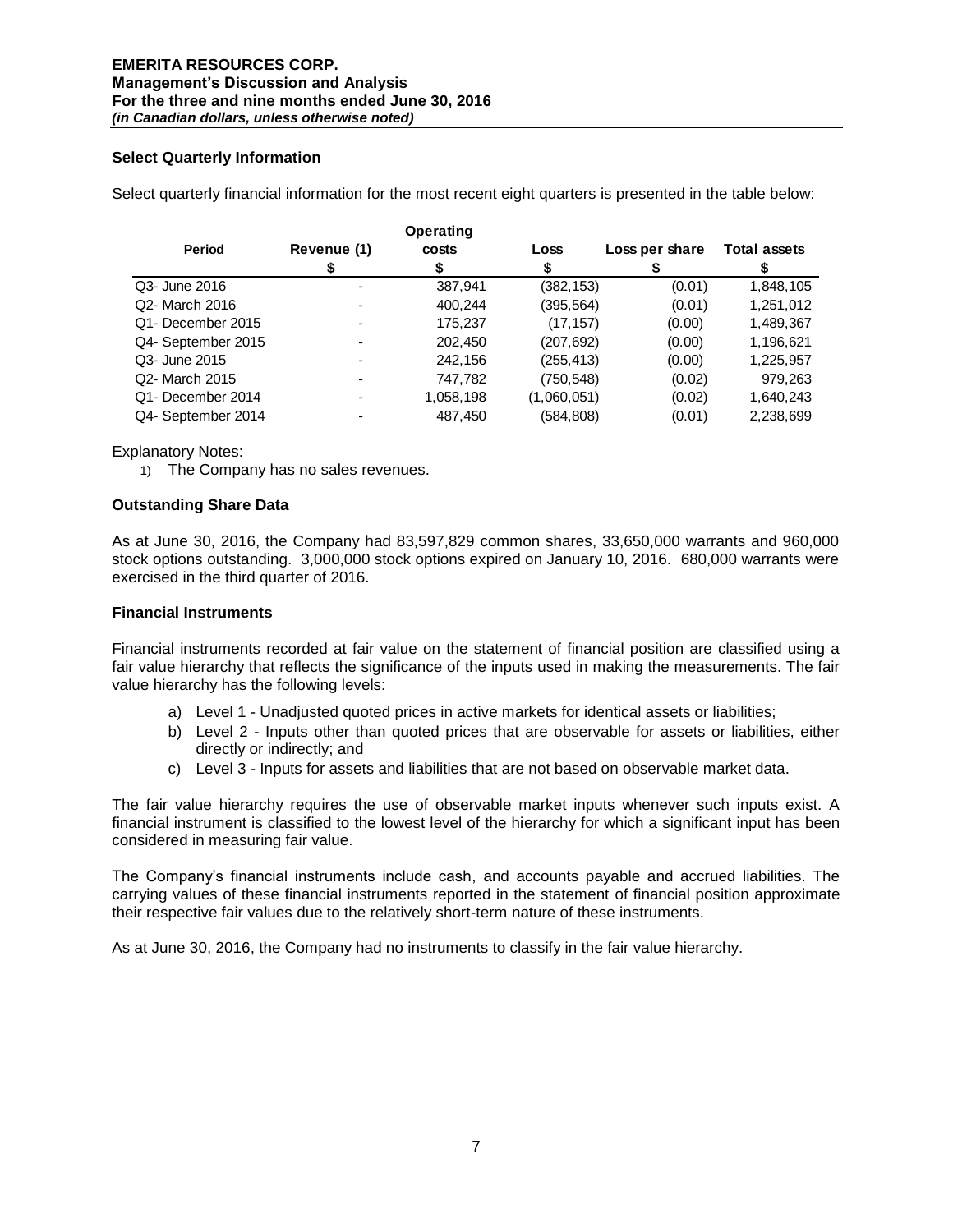The Company's risk exposures and the impact on the Company's financial instruments are summarized below:

#### (a) *Credit risk*

Counterparty credit risk is the risk that the financial benefits of contracts with a specific counterparty will be lost if a counterparty defaults on its obligations under the contract. This includes any cash amounts owed to the Company by those counterparties, less any amounts owed to the counterparty by the Company where a legal right of set-off exists and also includes the fair values of contracts with individual counterparties which are recorded in the financial statements.

#### a. *Trade credit risk*

The Company is not exposed to significant trade credit risk.

#### b. *Cash*

In order to manage credit and liquidity risk the Company's policy is to invest only in highly rated investment grade instruments that have maturities of three months or less. Limits are also established based on the type of investment, the counterparty and the credit rating.

(b) *Currency risk* 

Currency risk is the risk that the fair value of, or future cash flows from, the Company's financial instruments will fluctuate because of changes in foreign exchange rates. The Company's foreign currency risk arises primarily with respect to the Euro from its property interests in Spain and US dollars from operations. Fluctuations in the exchange rates between these currencies and the Canadian dollar could have a material effect on the Company's business, financial condition and results of operations. The Company does not engage in any hedging activity to mitigate this risk.

As at June 30, 2016 and September 30, 2015, the Company had the following financial instruments and denominated in foreign currency (expressed in Canadian dollars):

| $V^{\text{H}}$                           |      |            |            |           |
|------------------------------------------|------|------------|------------|-----------|
|                                          | Euro |            | US dollars |           |
| Cash                                     |      | 68.727     |            | 188       |
| Accounts payable and accrued liabilities |      | (409.161)  |            | (88, 266) |
|                                          |      | (340, 434) |            | (88,078)  |

# **September 30, 2015**

|                                          | Euro |                 | US dollars |  |
|------------------------------------------|------|-----------------|------------|--|
| Cash                                     | J.   | 38.391          | 5.352<br>S |  |
| Accounts payable and accrued liabilities |      | (465.855)       | (124,898)  |  |
|                                          |      | $(427, 464)$ \$ | (119.546)  |  |

A 1% strengthening (weakening) of the Canadian dollar against the Euro and US dollars would decrease (increase) net loss by approximately \$3,500 and \$900 (September 30, 2015 - \$4,000 and \$1,200) respectively.

# **June 30, 2016**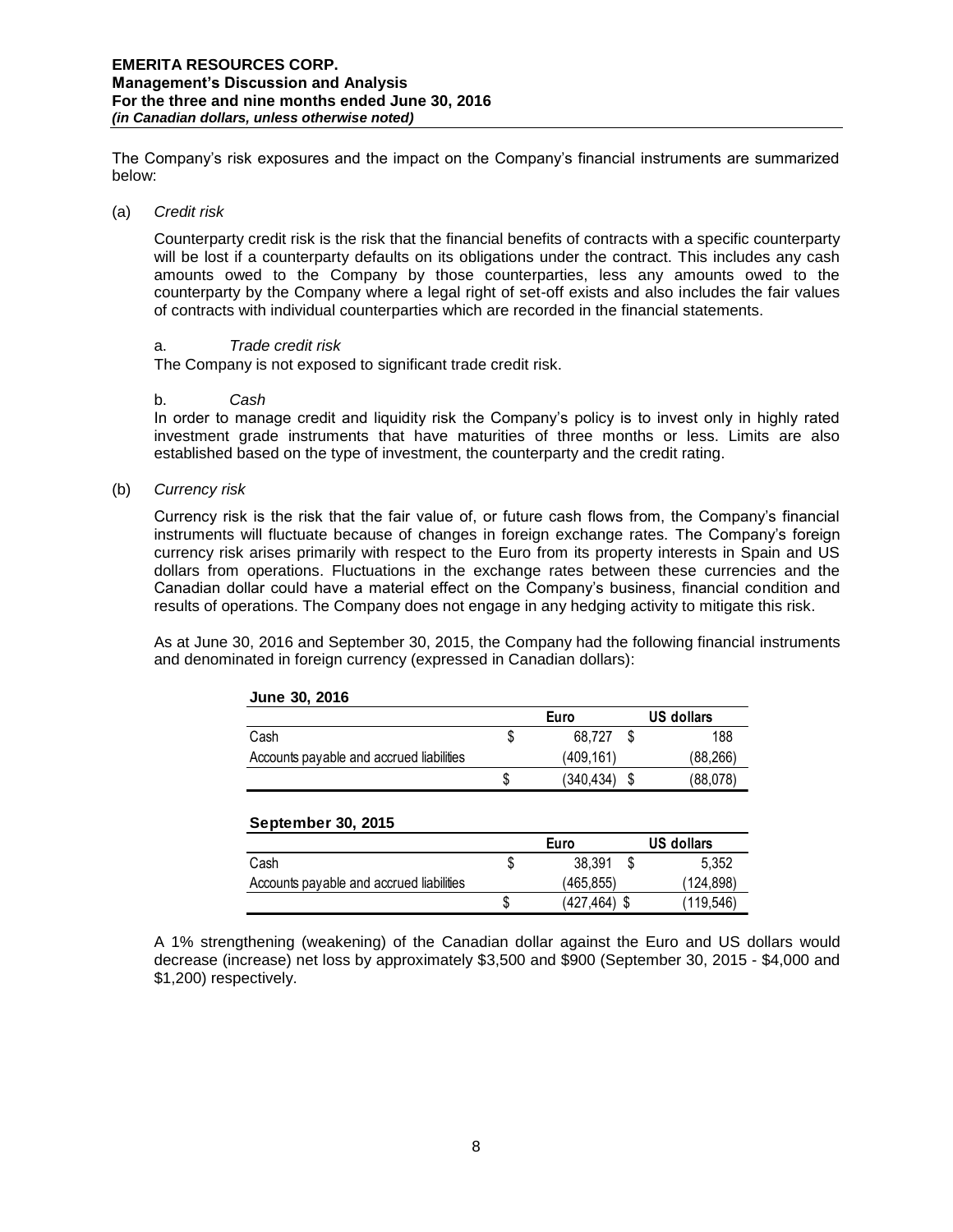#### *(c) Liquidity risk*

Liquidity risk is the risk that an entity will encounter difficulty in meeting obligations associated with financial liabilities. The Company's approach to managing liquidity risk is to ensure that it will have sufficient liquidity to meet liabilities when due. At June 30, 2016, the Company had a cash balance of \$519,743 (September 30, 2015 - \$50,477) to settle current liabilities of \$1,314,200 (September 30, 2015 - \$1,137,629).

#### *(d) Commodity / Equity price risk*

The Company is exposed to price risk with respect to commodity and equity prices. Equity price risk is defined as the potential adverse impact on the Company's earnings due to movements in individual equity prices or general movements in the level of the stock market. Commodity price risk is defined as the potential adverse impact on earnings and economic value due to commodity price movements and volatilities. The Company closely monitors commodity prices, as it relates to gold, individual equity movements and the stock market to determine the appropriate course of action to be taken by the Company. Commodity price risk is remote as the Company is not a producing entity.

#### **Critical Accounting Policies**

The Company's significant accounting policies are described in Note 2 to the audited consolidated financial statements for the year ended September 30, 2015. The preparation of statements in conformity with IFRS requires management to make estimates and assumptions that affect the reported amounts of assets and liabilities at the date of the financial statements and reported amounts of expenses during the reporting period. Actual outcomes could differ from these estimates. The following is a list of the accounting policies that management believes are critical, due to the degree of uncertainty regarding the estimates and assumptions involved and the magnitude of the asset, liability or expense being reported:

- Foreign currencies
- Exploration and evaluation properties
- Income tax accounts

## *Foreign currencies*

The presentation and functional currency of the Company is the Canadian dollar.

Transactions in currencies other than the functional currency are recorded at the rates of exchange prevailing on the dates of the transactions. At each financial position reporting date, monetary assets and liabilities that are denominated in foreign currencies are translated at the rates prevailing at the date of the statement of financial position. Exchange differences are recognized in operations in the period in which they arise.

The Company makes expenditures and incurs costs in Euros ("EUR") and United States Dollars ("US\$"). At June 30 2016, one Canadian dollar was worth US\$0.7742 (September 30, 2015– US\$0.7493) and EUR 0.6967 (September 30, 2015 – EUR 0.6689). During the nine months ended June 30, 2016, the average value of one Canadian dollar was US\$0.7505 (June 30, 2015 – US\$0.8319) and EUR 0.6769 (June 30, 2015 – EUR 0.7185).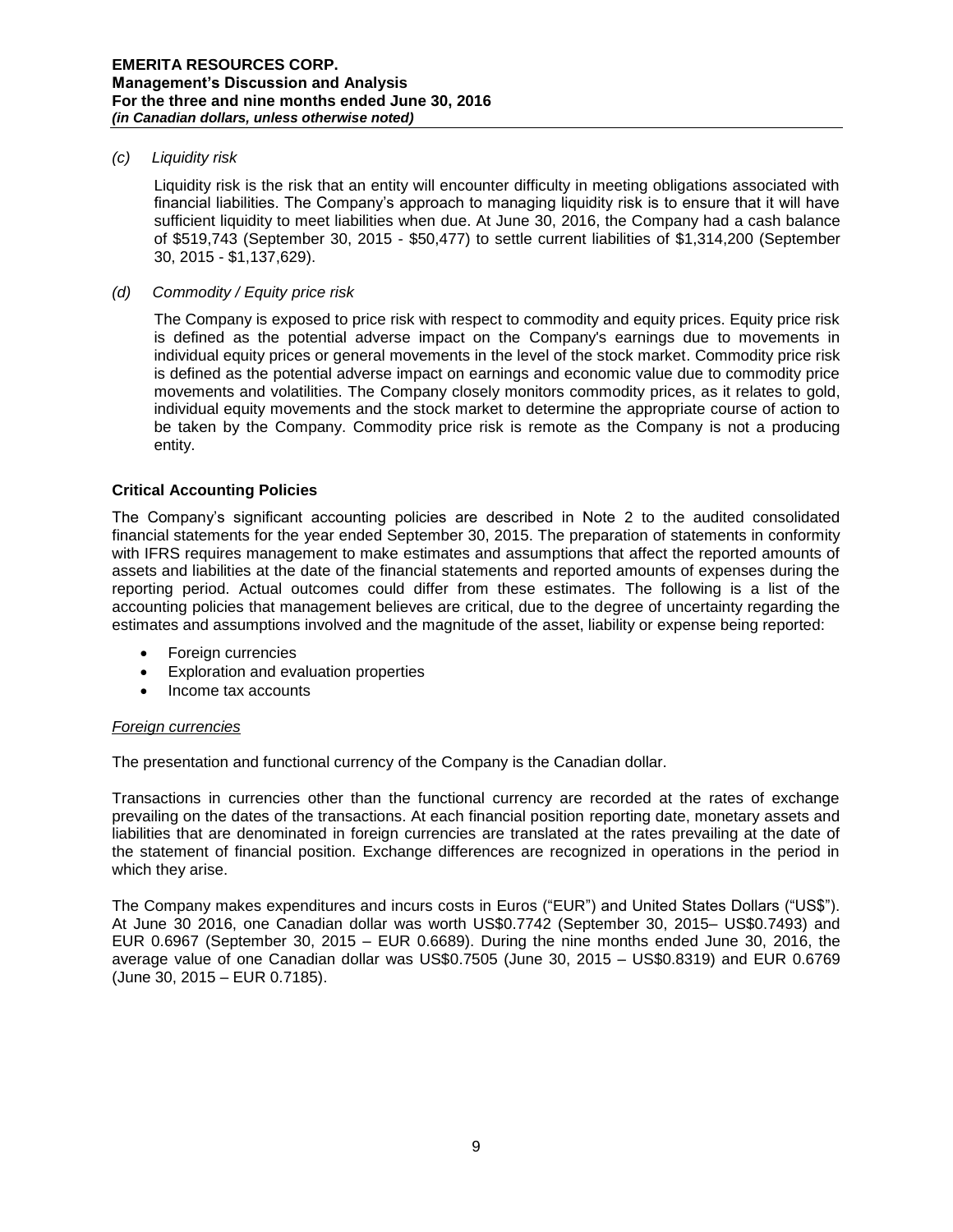#### *Exploration and evaluation properties*

|                                          | Las Morras      | Sierra Alta     | <b>Falcon Litio</b> |              |
|------------------------------------------|-----------------|-----------------|---------------------|--------------|
|                                          | <b>Property</b> | <b>Property</b> | <b>Project</b>      | <b>Total</b> |
|                                          |                 |                 |                     | \$           |
| Balance, September 30, 2015              | 991,834         |                 |                     | 991,834      |
| Cost incurred during the period:         |                 |                 |                     |              |
| Option to purchase                       |                 |                 | 77,500              | 77,500       |
| Land management fees, taxes and permits  | 4,507           |                 |                     | 4,507        |
| Labour, contract geologists, prospectors |                 |                 |                     |              |
| Field expenses                           | 1,180           |                 |                     | 1,180        |
| Sample analysis                          |                 |                 |                     |              |
| <b>Technical reports</b>                 |                 | 5,433           |                     | 5,433        |
| Travel, meals and accommodations         | 3,128           |                 |                     | 3,128        |
| Vehicle and fuel                         |                 |                 |                     |              |
| Overhead - Project office Sevilla        | 85,390          |                 |                     | 85,390       |
| <b>Balance, June 30, 2016</b>            | 1,086,039       | 5,433           | 77,500              | 1,168,972    |

Once a license to explore an area has been secured, expenditures on exploration and evaluation activities are capitalized to exploration and evaluation properties and classified as a component of property, plant and equipment.

Exploration expenditures relate to the initial search for deposits with economic potential and to detailed assessments of deposits or other projects that have been identified as having economic potential.

Management reviews the carrying value of capitalized exploration and evaluation costs at least annually. The review is based on the Company's intentions for the development of the undeveloped property. Subsequent recovery of the resulting carrying value depends on successful development or sale of the undeveloped project. If a project does not prove viable, all irrecoverable costs associated with the project net of any impairment provisions are written off to operations.

The recoverability of amounts shown for exploration and evaluation properties is dependent upon the discovery of economically recoverable reserves, the ability of the Company to obtain financing to complete development of the properties, and on future production or proceeds of disposition.

Costs recovered in excess of the carrying amount are recognized in operations. At June 30, 2016, the Company had exploration and evaluation properties on the statement of financial position of \$1,168,972 (September 30, 2015 - \$991,834).

#### **Commitments and Contingencies**

The Company's exploration activities are subject to various laws and regulations governing the protection of the environment. These laws and regulations are continually changing and generally becoming more restrictive. The Company believes its operations are materially in compliance with all applicable laws and regulations. The Company expects to make expenditures to comply with such laws and regulations.

The Company is party to certain management contracts. These contracts contain minimum commitments of approximately \$300,000 (2015 - \$300,000) and additional contingent payments of up to approximately \$1,140,000 (2015 - \$1,120,000) upon the occurrence of a change of control. As a triggering event has not taken place, the contingent payments have not been reflected in these consolidated financial statements.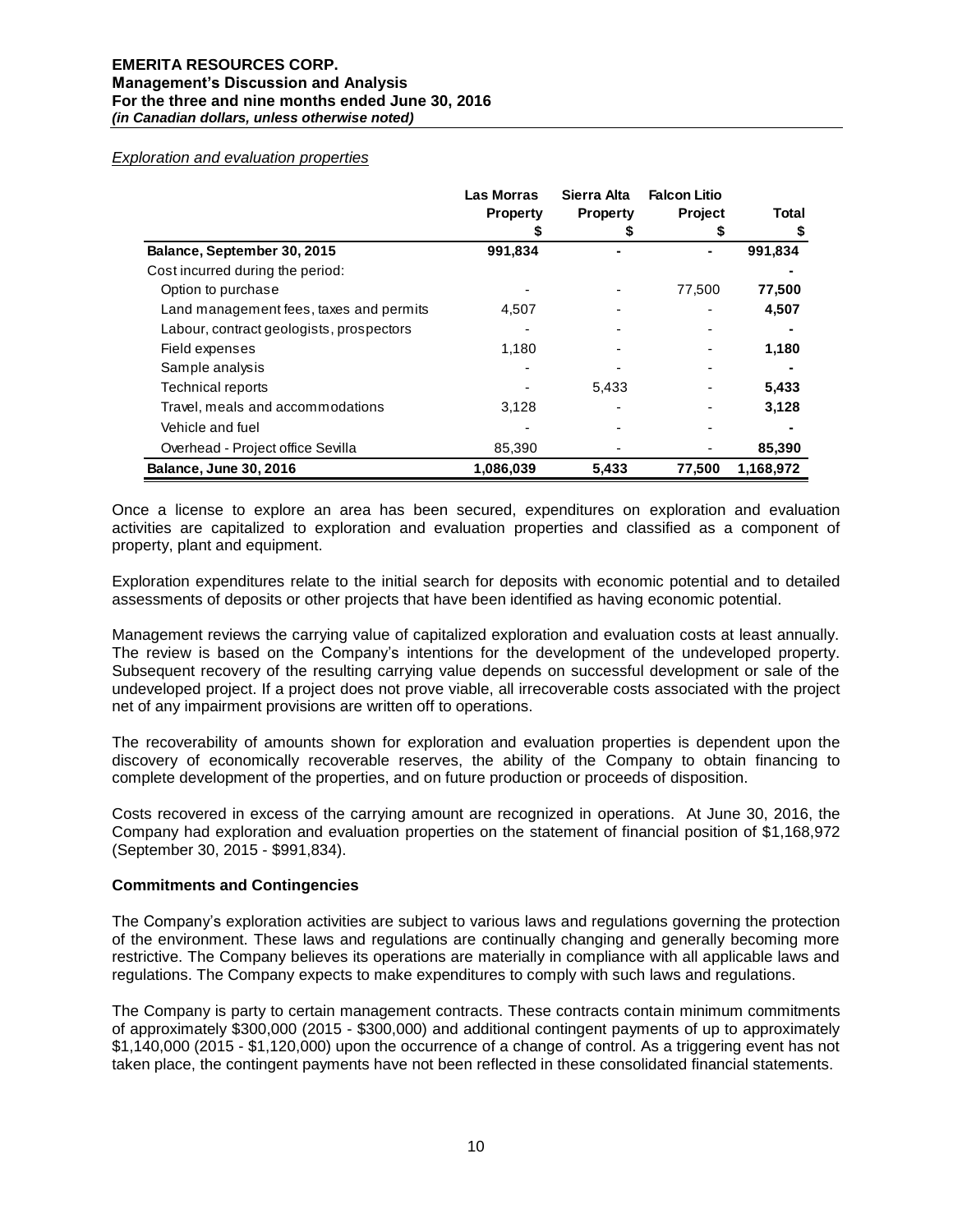#### **Transactions with related parties**

The Company shares office space with other companies who may have common officers or directors. The costs associated with this space are administered by an unrelated company.

As at June 30, 2016, an amount of \$422,468, included in accounts payable, were owed to directors and officers of the Company (September 30, 2015 - \$297,163). The amounts outstanding on fees are unsecured, non-interest bearing, with no fixed terms of repayment.

#### *Compensation of key management personnel of the Company*

In accordance with IAS 24, key management personnel are those persons having authority and responsibility for planning, directing and controlling the activities of the Company directly or indirectly, including any directors (executive and non-executive) of the Company. During the nine months ended June 30, 2016 and 2015, the remuneration of directors and other members of key management personnel are as follows:

|                     |  | Nine months ended<br>June 30 |  |         |  |
|---------------------|--|------------------------------|--|---------|--|
|                     |  |                              |  |         |  |
|                     |  | 2016                         |  | 2015    |  |
| Short-term benefits |  | 111.232 \$                   |  | 163.199 |  |

## **Risk Factors**

Mining exploration inherently contains a high degree of risk and uncertainty, which even a combination of careful evaluation, experience and knowledge may not eliminate. The following are certain factors relating to the business of the Company, which factors investors should carefully consider when making an investment decision concerning the Company shares. These risks and uncertainties are not the only ones facing the Company. Additional risks and uncertainties not presently known that the Company currently deems immaterial, may also impair the operations of the Company. If any such risks actually occur, the financial condition, liquidity and results of operations of the Company could be materially adversely affected and the ability of the Company to implement its growth plans could be adversely affected. An investment in the Company is speculative. An investment in the Company will be subject to certain material risks and investors should not invest in securities of the Company unless they can afford to lose their entire investment. The following is a description of certain risks and uncertainties that may affect the Company.

## *Substantial Capital Requirements and Liquidity*

Substantial additional funds for the establishment of the Company's current and planned operations will be required. No assurances can be given that the Company will be able to raise the additional funding that may be required for such activities, should such funding not be fully generated from operations. Mineral prices, environmental rehabilitation or restitution, current financial conditions, revenues, taxes, capital expenditures, operating expenses and geological results are all factors which will have an impact on the amount of additional capital that may be required. To meet such funding requirements, the Company may be required to undertake additional equity financing, which would be dilutive to shareholders. Debt financing, if available, may also involve restrictions on financing and operating activities. There is no assurance that additional financing will be available on terms acceptable to the Company or at all. If the Company is unable to obtain additional financing as needed, it may be required to reduce the scope of its operations and pursue only those projects that can be funded through cash flows generated from its existing operations, if any.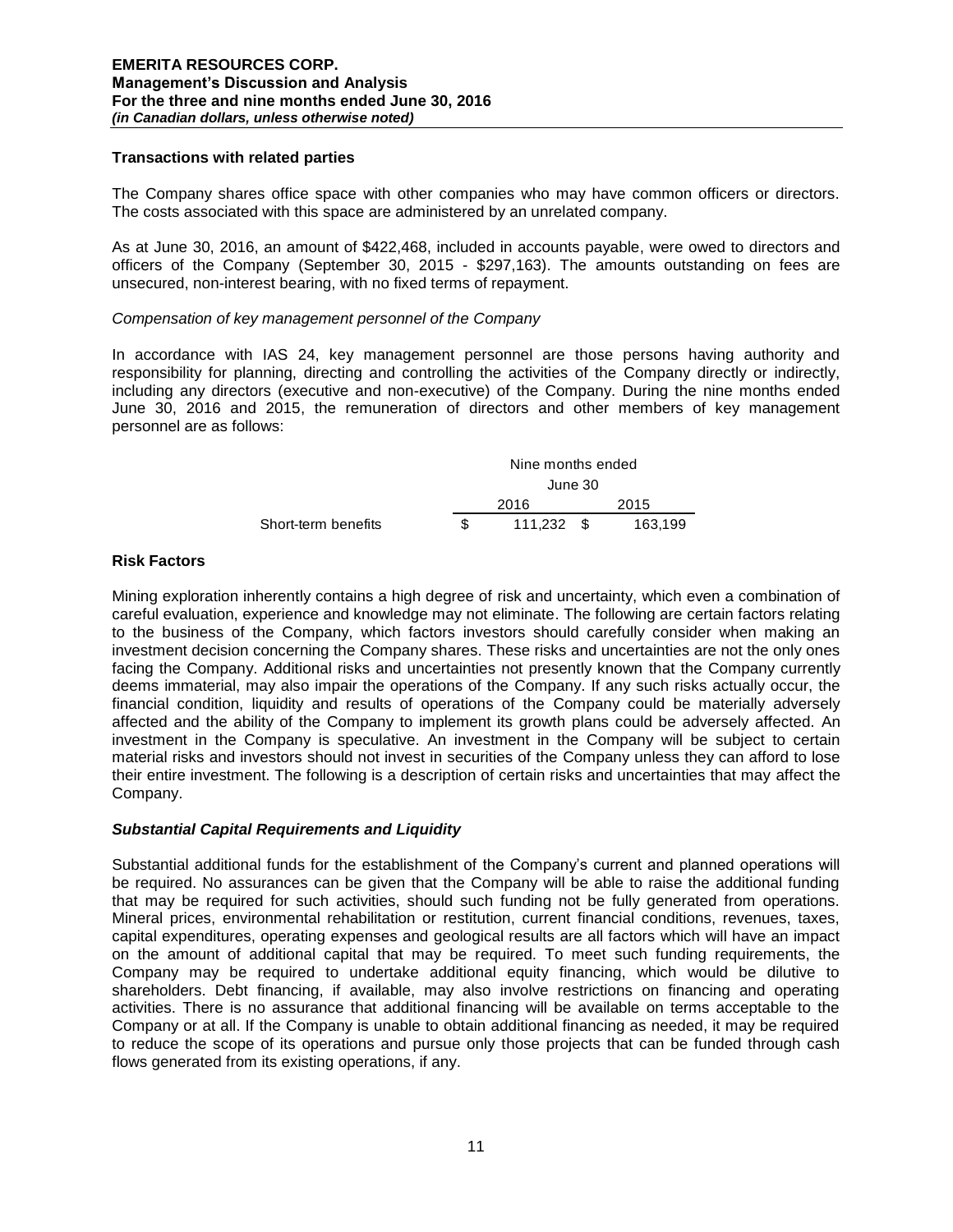#### *Financing Risks and Dilution to Shareholders*

The Company has limited financial resources, no operations and no revenues. Even if the Company's exploration program on one or more of its properties is successful, additional funds will be required for the purposes of further exploration and development. There can be no assurance that the Company will be able to obtain adequate financing in the future or that such financing will be available on favourable terms or at all. It is likely such additional capital will be raised through the issuance of additional equity which would result in dilution to the Company's shareholders.

#### *Limited Operating History*

The Company is a relatively new company with limited operating history. The Company only recently acquired its interest in its properties and the Company has no history of business or mining operations, revenue generation or production history. The Company has yet to generate a profit from their activities. The Company will be subject to all of the business risks and uncertainties associated with any new business enterprise, including the risk that it will not achieve its growth objective. The Company anticipates that it may take several years to achieve positive cash flow from operations.

#### *No Mineral Resources or Mineral Reserves*

Resource exploration is a speculative business, characterized by a number of significant risks including, among other things, unprofitable efforts resulting not only from the failure to discover mineral deposits but also from finding mineral deposits that, though present, are insufficient in quantity and quality to return a profit from production. The marketability of minerals acquired or discovered by the Company may be affected by numerous factors which are beyond the control of the Company and which cannot be accurately predicted, such as market fluctuations, the proximity and capacity of milling facilities, mineral markets and processing equipment, and such other factors as government regulations, including regulations relating to royalties, allowable production, importing and exporting of minerals, and environmental protection, the combination of which factors may result in the Company not receiving an adequate return of investment capital.

The Company's properties are in the exploration stage only and, to date, no mineral resources or mineral reserves have been identified. Development of the Company's properties will follow only if favourable exploration results are obtained. The business of exploration for minerals and mining involves a high degree of risk. Few properties that are explored are ultimately developed into producing mines. There is no assurance that any mineral resources or mineral reserves will be identified or developed. The longterm profitability of the Company's operations will in part be directly related to the costs and success of its exploration programs, which may be affected by a number of factors.

Substantial expenditures are required to establish mineral resources and mineral reserves and to develop the mining and processing facilities and infrastructure at any site chosen for mining. Although substantial benefits may be derived from the discovery of a major mineralized deposit, no assurance can be given that minerals will be discovered in sufficient quantities to justify commercial operations or that funds required for development can be obtained on a timely basis.

## *Fluctuating Mineral Prices*

The economics of mineral exploration are affected by many factors beyond the Company's control, including commodity prices, the cost of operations, variations in the grade of minerals explored and fluctuations in the market price of minerals. Depending on the price of minerals, the Company may determine that it is impractical to continue a mineral exploration operation.

Mineral prices are prone to fluctuations and the marketability of minerals is affected by government regulation relating to price, royalties, allowable production and the importing and exporting of minerals,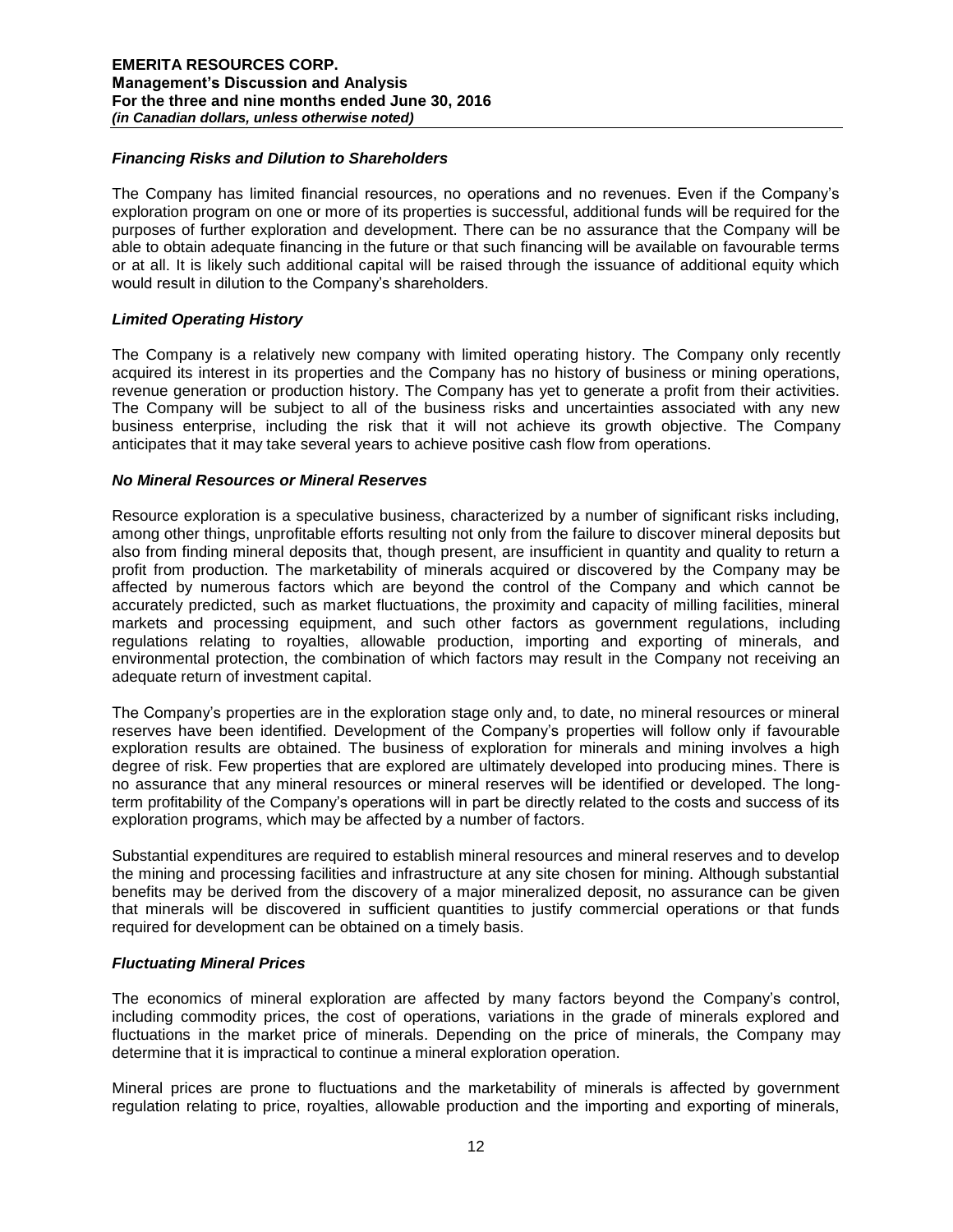the effect of which cannot be accurately predicted. There is no assurance that a profitable market will exist for the sale of any minerals that may be found on the Company's properties.

## *Regulatory, Permit and License Requirements*

The current or future operations of the Company require permits from various governmental authorities, and such operations are and will be governed by laws and regulations that may concern, among other things, exploration, development, production, taxes, labour standards, occupational health, waste disposal, toxic substances, land use, environmental protection, site safety and other matters. Companies engaged in the exploration and development of mineral properties generally experience increased costs and delays in development and other schedules as a result of the need to comply with applicable laws, regulations and permits. There can be no assurance that all permits which the Company may require for facilities and the conduct of exploration and development operations on its properties will be obtainable on reasonable terms, or that such laws and regulations will not have an adverse effect on any exploration or development project which the Company might undertake.

Failure to comply with applicable laws, regulations and permitting requirements may result in enforcement actions, including orders issued by regulatory or judicial authorities causing operations to cease or be curtailed and may include corrective measures requiring capital expenditures, installation of additional equipment or remedial actions. Parties engaged in exploration and development operations may be required to compensate those suffering loss or damage by reason of the exploration and development activities and may have civil or criminal fines or penalties imposed upon them for violation of applicable laws or regulations. Amendments to current laws, regulations and permits governing operations and activities of mineral companies, or more stringent implementation thereof, could have a material adverse impact on the Company and cause increases in capital expenditures or exploration and development costs, or require abandonment or delays in the development of new or existing properties.

With respect to the Aznalcóllar tender appeal process there can be no certainty with respect to further developments of the appeal or the results of any recourse initiated by the applicable governmental entities in Spain with respect to the tender process. In addition, there can be no certainty with respect to the timing regarding any potential resolution of the tender review process, the ability of the Company to be successful with its appeal or the potential for the Company to be awarded the Aznalcóllar Project.

## *Title to Properties*

Acquisition of title to mineral properties is a very detailed and time-consuming process. Title to, and the area of, mineral properties may be disputed. The Company has advised that one of the exploration permits with respect to the Los Vieros Property, which is comprised of four exploration permits that cover an area of 23,175 hectares, has been granted to a third party and will not be granted to the Company. This permit was comprised of 8,820 hectares of the Los Vieros Property.The Company cannot give an assurance that title to some or all of the Company's interest in its properties will not be challenged or impugned. Mineral properties sometimes contain claims or transfer histories that examiners cannot verify. A successful claim that the Company does not have the interest it understands it has in its properties could cause the Company to lose any rights to explore, develop and mine any minerals on such properties without compensation for its prior expenditures relating thereto.

## *Competition*

The mineral exploration and development industry is highly competitive. The Company will have to compete with other companies, many of which have greater financial, technical and other resources than the Company, for, among other things, the acquisition of minerals claims, leases and other mineral interests, as well as for the recruitment and retention of qualified employees and other personnel. Failure to compete successfully against other companies could have a material adverse effect on the Company and its prospects.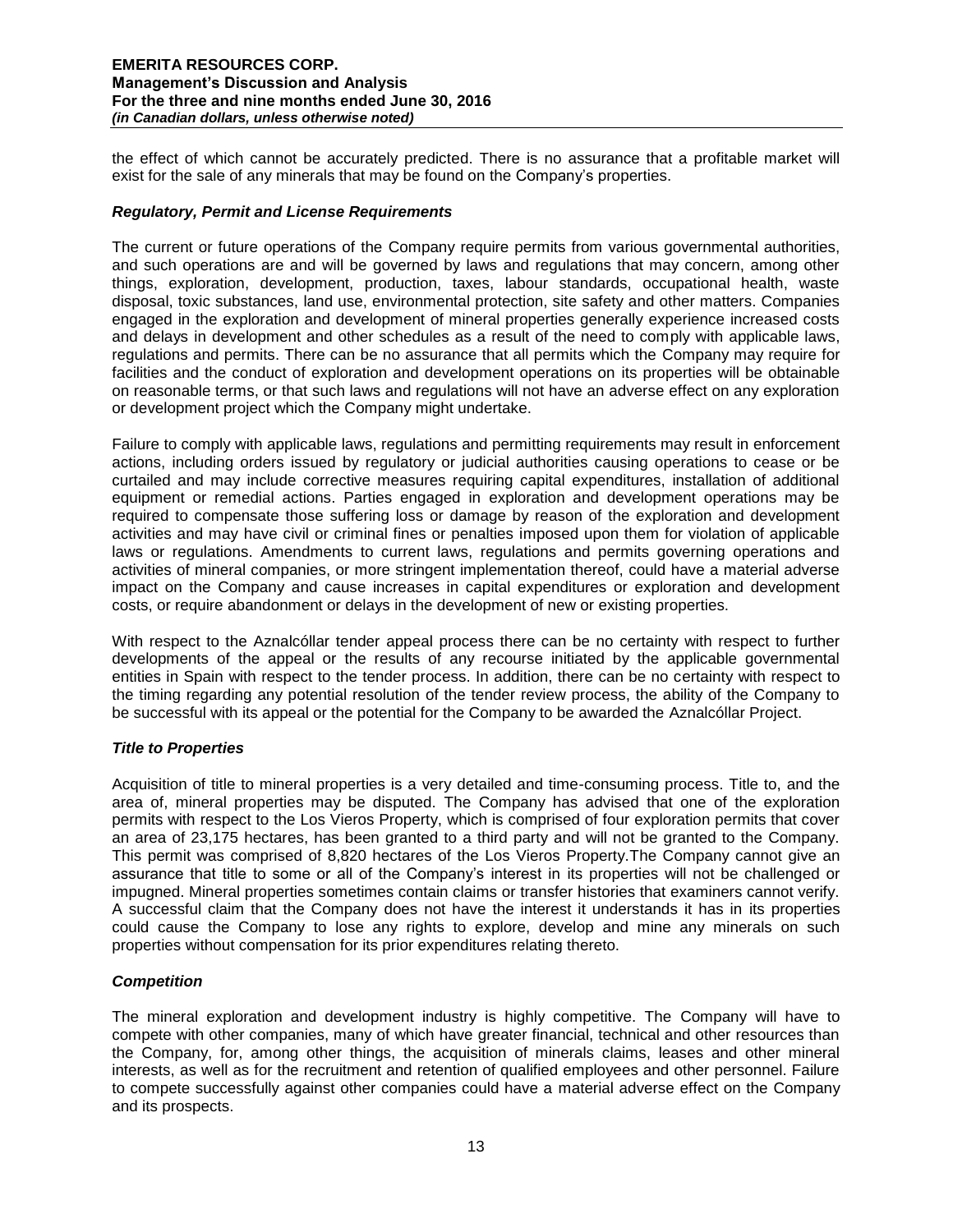## *Reliance on Management and Dependence on Key Personnel*

The success of the Company will be largely dependent upon the performance of its directors and officers and the ability to attract and retain key personnel. The loss of the services of these persons may have a material adverse effect on the Company's business and prospects. The Company will compete with numerous other companies for the recruitment and retention of qualified employees and contractors. There is no assurance that the Company can maintain the service of its directors and officers or other qualified personnel required to operate its business. Failure to do so could have a material adverse effect on the Company and its prospects.

## *Environmental Risks*

The Company's exploration and appraisal programs will, in general, be subject to approval by regulatory bodies. Additionally, all phases of the exploration, development and mining business present environmental risks and hazards and are subject to environmental regulation pursuant to a variety of international conventions and national and local laws and regulations. Environmental legislation provides for, among other things, restrictions and prohibitions on spills, releases or emissions of various substances produced in association with exploration, development and mining operations. The legislation also requires that wells and facility sites be operated, maintained, abandoned and reclaimed to the satisfaction of applicable regulatory authorities. Compliance with such legislation can require significant expenditures and a breach may result in the imposition of fines and penalties, some of which may be material. Environmental legislation is evolving in a manner expected to result in stricter standards and enforcement, larger fines and liability and potentially increased capital expenditures and operating costs.

#### *Local Resident Concerns*

Apart from ordinary environmental issues, the exploration, development and mining of the Company's properties could be subject to resistance from local residents that could either prevent or delay exploration and development of the properties.

## *Conflicts of Interest*

Certain of the directors and officers of the Company will be engaged in, and will continue to engage in, other business activities on their own behalf and on behalf of other companies (including mineral resource companies) and, as a result of these and other activities, such directors and officers may become subject to conflicts of interest. The *Business Corporations Act* (British Columbia) ("BCBCA") provides that in the event that a director has a material interest in a contract or proposed contract or agreement that is material to an Company, the director shall disclose his interest in such contract or agreement and shall refrain from voting on any matter in respect of such contract or agreement, subject to and in accordance with the BCBCA. To the extent that conflicts of interest arise, such conflicts will be resolved in accordance with the provisions of the BCBCA.

## *Foreign Operations*

The Company's properties are located in Spain. As such, the Company's proposed activities with respect to its properties will be subject to governmental, political, economic and other uncertainties, including but not limited to expropriation of property without fair compensation, repatriation of earnings, nationalization, currency fluctuations and devaluations, exchange controls and increases in government fees, renegotiation or nullification of existing concessions and contracts, changes in taxation policies, economic sanctions and the other risks arising out of foreign governmental sovereignty over the areas in which the Company's operations will be conducted, as well as risks including loss due to civil strife, acts of war, insurrections and the actions of national labour unions. Future government actions concerning the economy, taxation, or the operation and regulation of nationally important facilities such as mines, could have a significant effect on the Company. No assurances can be given that the Company's plans and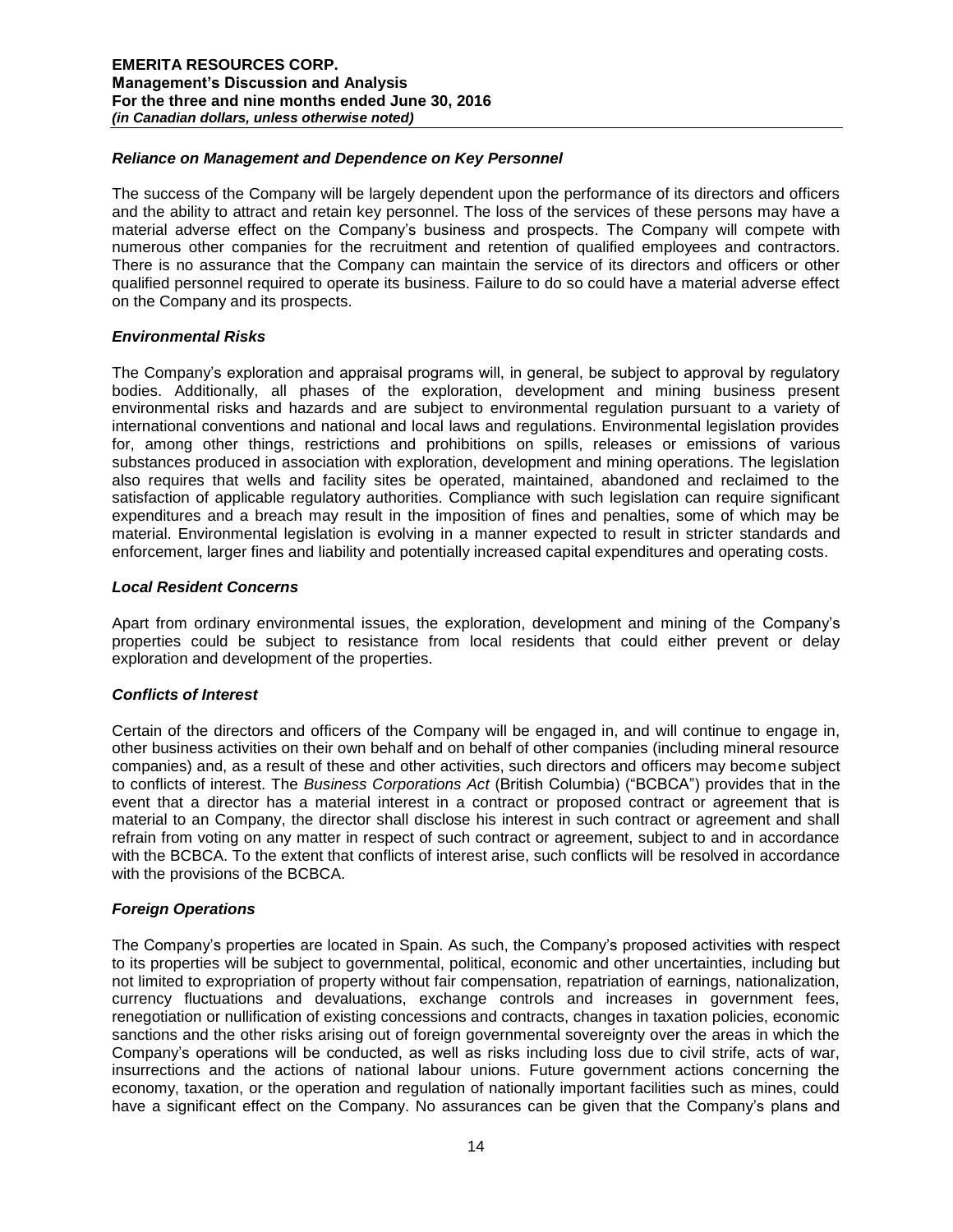operations will not be adversely affected by future developments in Spain. Any changes in regulations or shifts in political attitudes will be beyond the Company's control and may adversely affect the Company's business.

## *Uninsurable Risks*

Exploration, development and production operations on mineral properties involve numerous risks, including unexpected or unusual geological operating conditions, rock bursts, cave-ins, fires, floods, earthquakes and other environmental occurrences, any of which could result in damage to, or destruction of, equipment and mines, damage to life or property, environmental damage and possible legal liability. Although precautions to minimize risk will be taken, operations are subject to hazards that may result in environmental pollution and consequent liability that could have a material adverse impact on the business, operations and financial performance of the Company. It is not always possible to obtain insurance against all such risks and the Company may decide not to insure against certain risks as a result of high premiums or other reasons. Should such liabilities arise, they could have an adverse impact on the Company's results of operations and financial condition and could cause a decline in the value of the Company securities.

# *Litigation*

The Company and/or its directors or officers may be subject to a variety of civil or other legal proceedings, with or without merit.